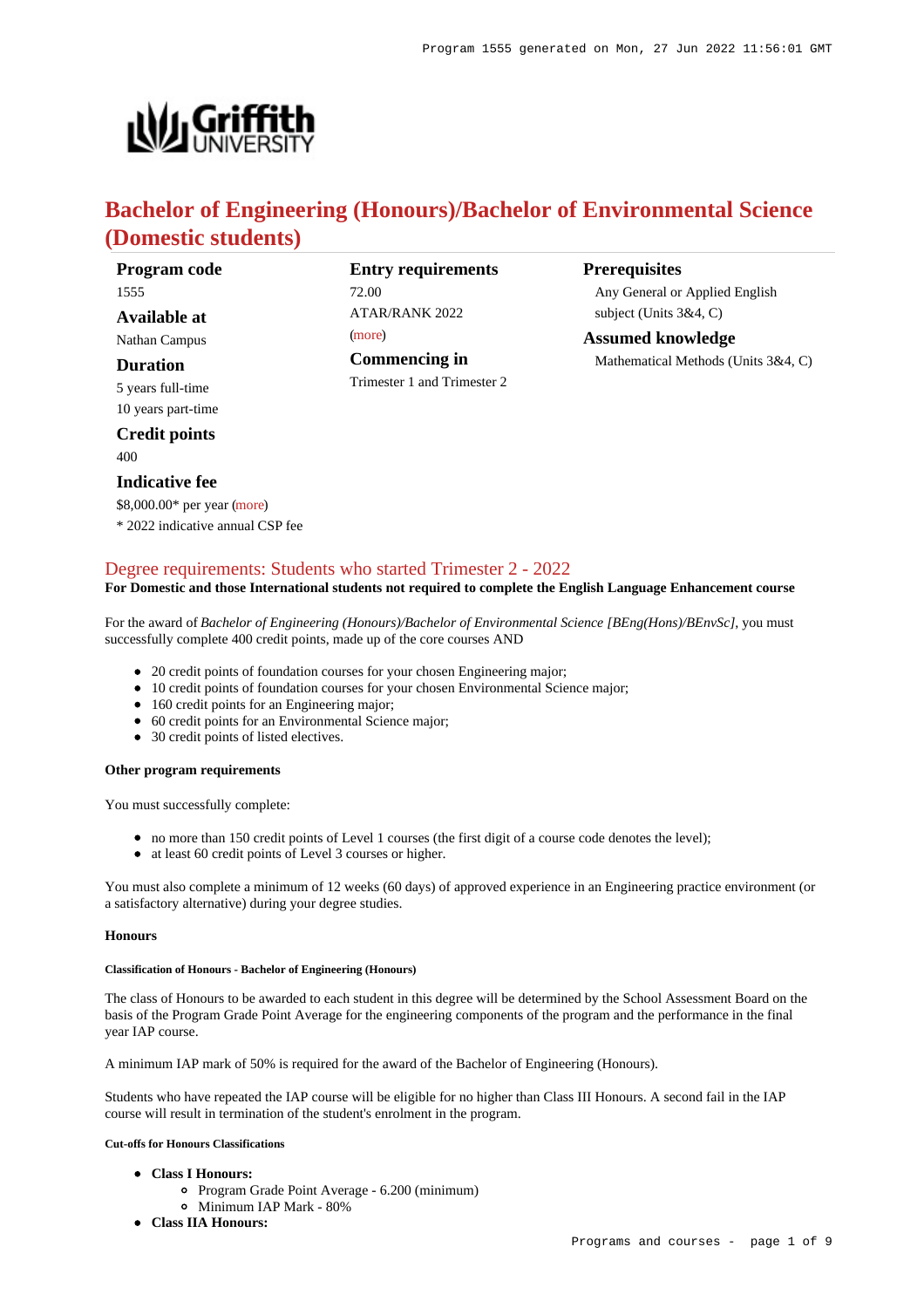- Program Grade Point Average 5.650 (minimum)
- Minimum IAP Mark 70%
- **Class IIB Honours:**
	- Program Grade Point Average 5.000 (minimum)
	- Minimum IAP Mark 60%
- **Class III Honours:**
	- Program Grade Point Average < 5.000
	- Minimum IAP Mark 50%

#### **Australian Qualifications Framework (AQF) Level and Type**

The [Australian Qualifications Framework](http://www.aqf.edu.au/) (AQF) is the national policy for regulated qualifications in Australian education and training. The Bachelor of Engineering (Honours) is accredited as an AQF Level 8 - Bachelor Honours Degree.The Bachelor of Environmental Science is accredited as an AQF Level 7 - Bachelor Degree.

#### **English Language Enhancement**

Domestic students enrolled in this program whose first language is not English may complete the following **English Language Enhancement (ELE) course** as an elective.

[5903LHS Language and Communication for Sciences](https://www148.griffith.edu.au/Course/5903LHS)

#### **Students whose first language is English are not permitted to undertake this ELE course.**

## [Program learning outcomes](https://www148.griffith.edu.au/programs-courses/Program/1555/Courses/Domestic#programLearningOutcomes)

### **Program learning outcomes**

[Program Learning Outcomes](https://www.griffith.edu.au/__data/assets/pdf_file/0017/134522/PLO-general-advice.pdf) communicate to the community the value of the Griffith educational experience as benchmarked against national qualification standards.

Program Learning Outcomes for the [Bachelor of Engineering \(Honours\)](https://www.griffith.edu.au/__data/assets/pdf_file/0017/301193/BEngineering-Hons-PLO-L8.pdf) and [Bachelor of Environmental Science](https://www.griffith.edu.au/__data/assets/pdf_file/0032/318398/BEnvironmental-Science-PLO-L7.pdf) describe the knowledge, skills and the application of knowledge and skills you will acquire through studying the Griffith program of your choice.

### [Course list: Students starting Trimester 2 - 2022](https://www148.griffith.edu.au/programs-courses/Program/1555/Courses/Domestic#course-list-content)

**Course offering information in program structures is a guide only. Please check the actual offering information in the Course Catalogue.**

**Note: Students must check the prerequisite and incompatible requirements before selecting any course within this program.**

#### **English Language Enhancement course**

Students required to undertake the English Language Enhancement course must complete 5903LHS in their first trimester of study.

Students that complete 5903LHS will only be required to complete 20 credit points of Listed electives.

| <b>Trimester</b> |         | Course code Requirement | Course title                            |    |
|------------------|---------|-------------------------|-----------------------------------------|----|
| Tri 2            | 5903LHS | English Enhancement     | Language and Communication for Sciences | 10 |
|                  |         |                         | OR                                      |    |
| Tri 2            |         | Listed Elective 3       | Listed elective                         | 10 |

#### **Year 1**

| <b>Trimester</b> | Course code    | Requirement          | Course title                       | <b>CP</b> |
|------------------|----------------|----------------------|------------------------------------|-----------|
| Tri 2            | <b>1010ENG</b> | Hons Core to Program | <b>Engineering Mathematics 1</b>   | 10        |
| Tri 2            | 1018ENG        | Hons Core to Program | <b>Engineering Science</b>         | 10        |
| Tri 2            | 1022ENG        | Hons Core to Program | <b>Engineering Design Practice</b> | 10        |
| Tri 3            | 1020ENG        | Hons Core to Program | <b>Engineering Mathematics 2</b>   | 10        |
| Tri 3            | <b>1017ENG</b> | Hons Core to Program | <b>Engineering Materials</b>       | 10        |
| Tri 3            | 1701ENG        | Hons Core to Program | <b>Creative Engineering</b>        | 10        |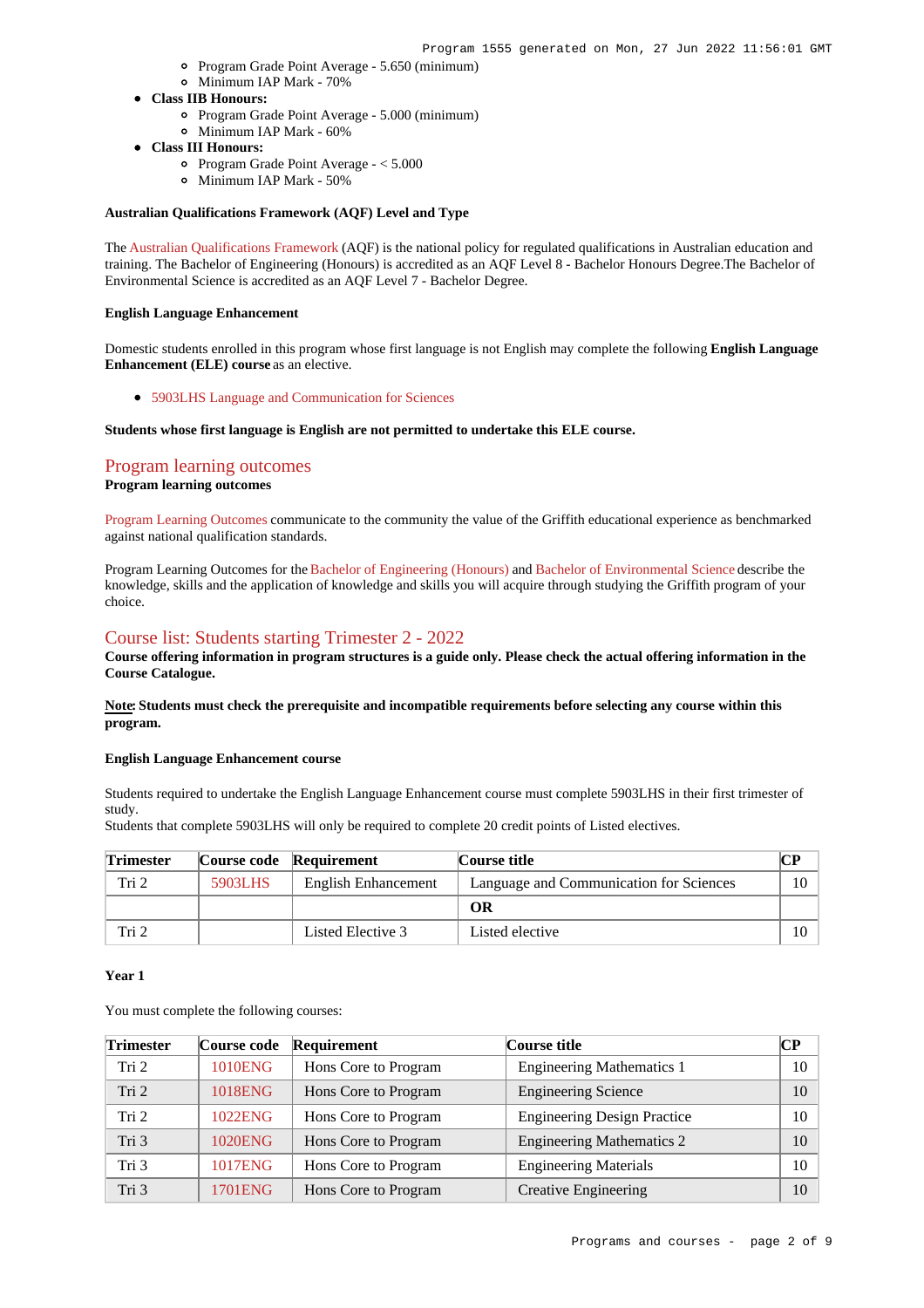| You must complete 20 credit points of foundation courses for your chosen Engineering major. |  |  |  |
|---------------------------------------------------------------------------------------------|--|--|--|
|---------------------------------------------------------------------------------------------|--|--|--|

| <b>Trimester</b> | Course code | Requirement             | Course title                                                                         | <b>CP</b> |
|------------------|-------------|-------------------------|--------------------------------------------------------------------------------------|-----------|
| Tri <sub>2</sub> | 1105ENG     | Hons Listed<br>Elective | Numerical and Computing Skills (for Civil or<br>Environmental Engineering majors)    | 10        |
| Tri 2            | 1305ENG     | Hons Listed<br>Elective | Engineering Programming (for Electronic or<br>Mechanical Engineering majors)         | 10        |
| Tri 3            | 1501ENG     | Hons Listed<br>Elective | Engineering Mechanics (for Civil, Environmental or<br>Mechanical Engineering majors) | 10        |
| Tri $2,3$        | 1301ENG     | Hons Listed<br>Elective | Electric Circuits (for Electronic Engineering majors)                                | 10        |

### **Years 2-5**

You must complete 10 credit points of **foundation courses for your chosen Environmental Science major**:

| Trimester | Course code | Requirement                 | Course title                                                                  | CР |
|-----------|-------------|-----------------------------|-------------------------------------------------------------------------------|----|
| Tri 2     | 1024ENG     | <b>Listed Elective</b><br>2 | Intro to Digital and Spatial Analysis (for Environmental<br>Management major) | 10 |
| Tri 2     | 1042SCG     | <b>Listed Elective</b><br>2 | Genetics and Evolutionary Biology (for Ecology &<br>Conservation major)       | 10 |
| Tri 2     | 1022SCG     | Listed Elective<br>2        | Chemistry 1B (Nathan) (for Soil & Water Science Major)<br>(see Note 1)        | 10 |
|           |             |                             | <b>OR</b>                                                                     |    |
| Tri 2     | 1024SCG     | Listed Elective<br>2        | Chemistry II (Gold Coast) (for Soil & Water Science<br>Major) (see Note 1)    | 10 |
| Tri 1     | 1037ENV     | Listed Elective<br>2        | Understanding Australian Cities (for Urban Environments)<br>major)            | 10 |

Note 1: Soil and Water major is only suitable for students who have completed chemistry to Year 12 level at Secondary School.

You must complete the following courses:

| Trimester | Course code    | <b>Requirement</b>   | Course title                                 | $\bf CP$ |
|-----------|----------------|----------------------|----------------------------------------------|----------|
| Tri 1     | 2205NSC        | Core to Program      | Calculus II                                  | 10       |
| Tri 1     | 1021SCG        | Listed Elective 3    | Chemistry 1A (Nathan) (see Note 1)           | 10       |
|           |                |                      | <b>OR</b>                                    |          |
| Tri 1,3   | 1023SCG        | Listed Elective 3    | Chemistry I (Gold Coast) (see Note 1)        | 10       |
|           |                |                      | <b>OR</b>                                    |          |
| Tri 1     |                |                      | Listed elective (see Note 1)                 | 10       |
| Tri 1,3   | 1041SCG        | Core to Program      | <b>Biological Systems</b>                    | 10       |
| Tri 1     | 1043SCG        | Core to Program      | Introduction to Environmental Sustainability | 10       |
| Tri 2     | 1044SCG        | Core to Program      | Earth Systems                                | 10       |
| Tri 1,2   |                |                      | Engineering major                            | 160      |
| Tri $1,2$ |                |                      | <b>Environmental Science Major</b>           | 60       |
| Tri 1,2   |                |                      | <b>Listed Elective</b>                       | 20       |
| Tri 2     | 3004ENG        | Hons Core to Program | <b>Project Management Principles</b>         | 10       |
| Tri 1,2   | <b>4000ENG</b> | Hons Core to Program | <b>Research Methods and Statistics</b>       | 10       |

Note 1: Students completing the **Environmental Engineering major** must complete a Listed first year Environmental Science elective.

Bachelor of Engineering (Honours) - Majors (4 available) Civil Engineering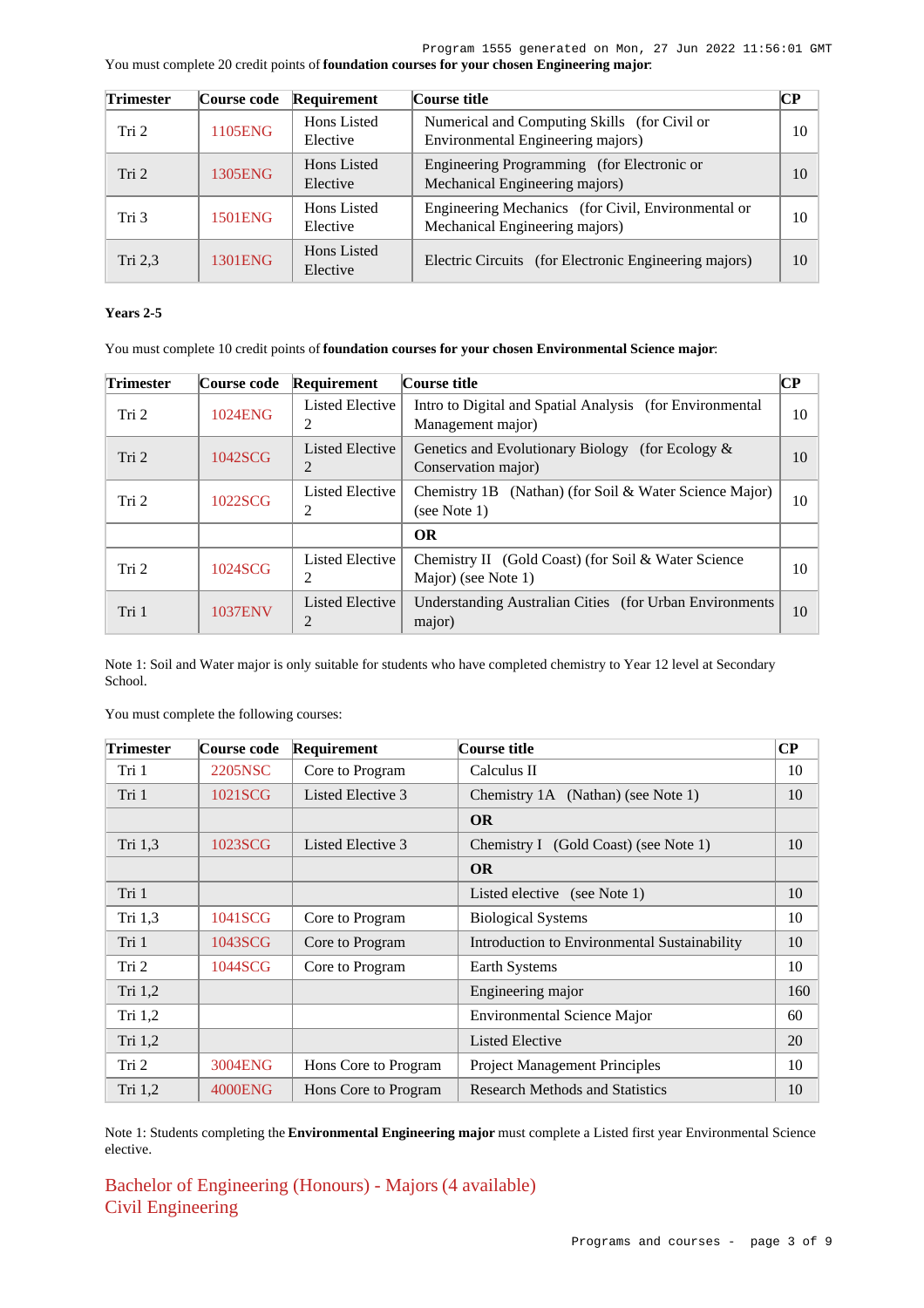You must complete the following foundation courses:

| <b>Trimester</b> |         | Course code Requirement | Course title                   | CР |
|------------------|---------|-------------------------|--------------------------------|----|
| Tri 2            | 1105ENG | <b>Mandatory Prereg</b> | Numerical and Computing Skills |    |
| Tri 2            | 1501ENG | <b>Mandatory Prereg</b> | <b>Engineering Mechanics</b>   |    |

### **Year 2**

You must complete the following courses:

| <b>Trimester</b> | Course code | Requirement        | <b>Course title</b>                       | CP. |
|------------------|-------------|--------------------|-------------------------------------------|-----|
| Tri 1            | 2002ENG     | Hons Core to Major | Fluid Mechanics and Hydraulics            | 10  |
| Tri 1            | 2101ENG     | Hons Core to Major | Mechanics of Materials I                  | 10  |
| Tri 1            | 2104ENG     | Hons Core to Major | <b>Construction Methods and Practices</b> | 10  |
| Tri <sub>2</sub> | 2004ENG     | Hons Core to Major | <b>Hydrology</b>                          | 10  |

### **Year 3**

You must complete the following courses:

| <b>Trimester</b> |         | Course code Requirement | Course title                     | CР |
|------------------|---------|-------------------------|----------------------------------|----|
| Tri 2            | 2102ENG | Hons Core to Major      | Soil Mechanics                   | 10 |
| Tri 2            | 2103ENG | Hons Core to Major      | <b>Structural Design</b>         |    |
| Tri 2            | 3113ENG | Hons Core to Major      | Civil Engineering Design Project | 10 |

### **Year 4**

You must complete the following courses:

| <b>Trimester</b> |         | Course code Requirement | Course title               |        |
|------------------|---------|-------------------------|----------------------------|--------|
| Tri 1            | 3101ENG | Hons Core to Major      | <b>Structural Analysis</b> | $10-1$ |
| Tri 2            | 3103ENG | Hons Core to Major      | <b>Concrete Structures</b> | 10     |
| Tri 1            | 3102ENG | Hons Core to Major      | Geotechnical Engineering   | $10-1$ |

### **Year 5**

You must complete the following courses:

| <b>Trimester</b> |         | Course code Requirement | Course title                      | CР     |
|------------------|---------|-------------------------|-----------------------------------|--------|
| Tri 1            | 6002ENG | Hons Core to Major      | IAP (see Note 1)                  | 40     |
| Tri 2            | 6106ENG | Hons Core to Major      | <b>Transportation Engineering</b> | 10     |
| Tri 2            | 6209ENG | Hons Core to Major      | System Design Project (Nathan)    | $10-1$ |

Note 1: It is a requirement that students complete a minimum of 60 days approved experience in an engineering practice environment (or a satisfactory alternative) during their degree studies. A co-requisite of this course is the completion of a minimum of 12 weeks (60 days) of approved experience in an engineering practice environment (or a satisfactory alternative).

### Electronic Engineering

You must complete the following foundation courses:

| <b>Trimester</b> |         | Course code Requirement | Course title                   | CР |
|------------------|---------|-------------------------|--------------------------------|----|
| Tri 2            | 1305ENG | <b>Mandatory Prereg</b> | <b>Engineering Programming</b> |    |
| Tri 2.3          | 1301ENG | <b>Mandatory Prereq</b> | Electric Circuits              |    |

### **Year 2**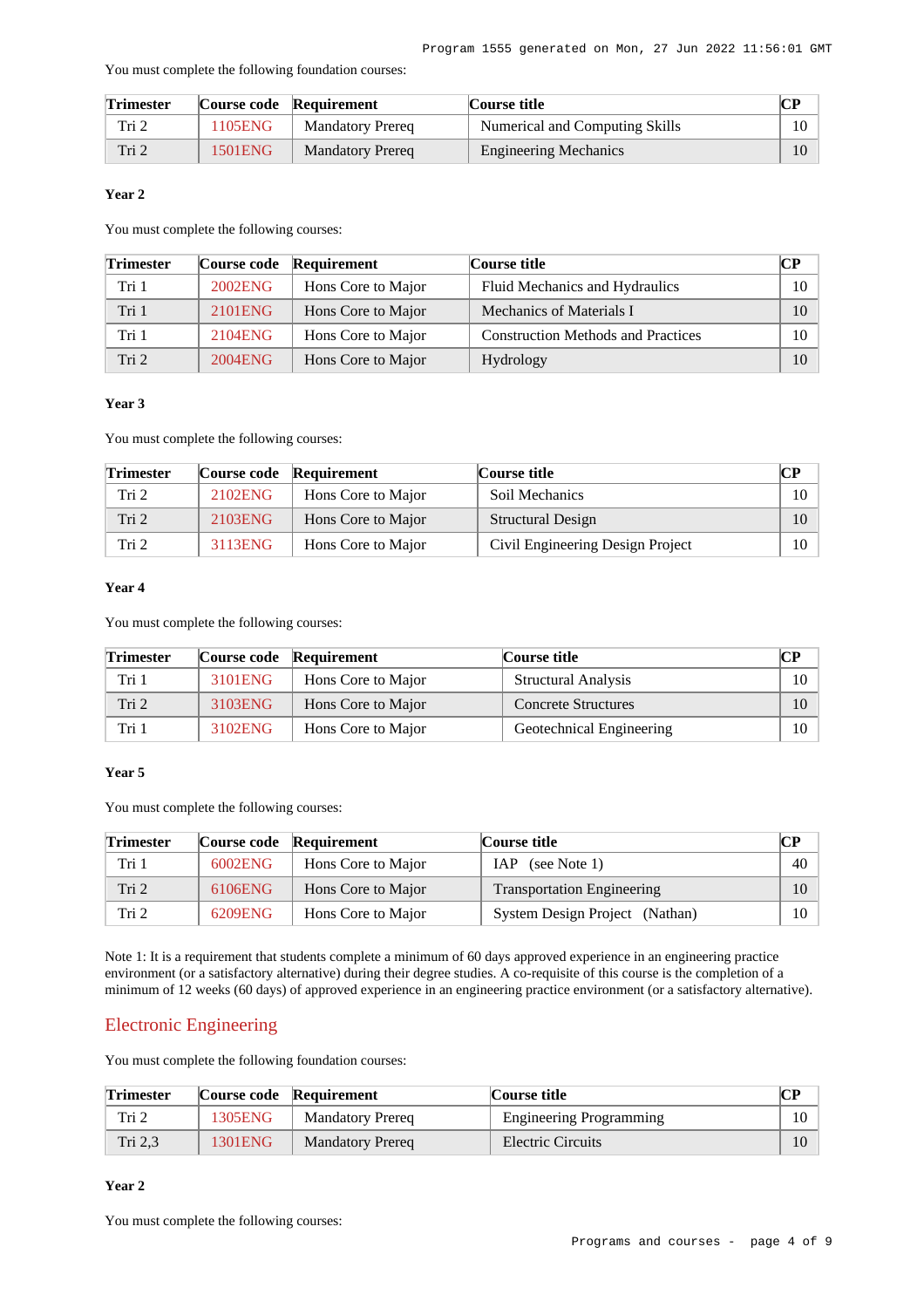| <b>Trimester</b> |         | Course code Requirement | Course title                     | $\bf CP$        |
|------------------|---------|-------------------------|----------------------------------|-----------------|
| Tri 1            | 2319ENG | Hons Core to Major      | Introduction to Electronics      | $10-10$         |
| Tri 1            | 2315ENG | Hons Core to Major      | Digital Electronics              | 10 <sup>1</sup> |
| Tri 1            | 2305ENG | Hons Core to Major      | Signals and Systems              | $10-10$         |
| Tri 2            | 2323ENG | Hons Core to Major      | Data and Computer Communications | 10 <sup>1</sup> |

#### **Year 3**

You must complete the following courses:

| <b>Trimester</b> | Course code | Requirement        | Course title                                   | CР |
|------------------|-------------|--------------------|------------------------------------------------|----|
| Tri 2            | 2301ENG     | Hons Core to Major | <b>Semiconductor Devices and Circuits</b>      | 10 |
| Tri 2            | 3303ENG     | Hons Core to Major | Digital Signal Processing                      | 10 |
| Tri 2            | 2303ENG     | Hons Core to Major | Microprocessor Techniques                      | 10 |
|                  |             |                    | <b>OR</b>                                      |    |
| Tri <sub>2</sub> | 3323ENG     | Hons Core to Major | Microcontroller Techniques                     | 10 |
| Tri 2            | 2307ENG     | Hons Core to Major | Electromagnetic Fields and Propagating Systems | 10 |

#### **Year 4**

You must complete the following courses:

| <b>Trimester</b> |         | Course code Requirement | Course title                              | CР |
|------------------|---------|-------------------------|-------------------------------------------|----|
| Tri 1            | 3304ENG | Hons Core to Major      | <b>Control Systems</b>                    | 10 |
| Tri 1            | 3301ENG | Hons Core to Major      | <b>Practical Electronics</b>              | 10 |
| Tri 1            | 3302ENG | Hons Core to Major      | <b>Computer Systems</b>                   | 10 |
| Tri <sub>2</sub> | 3324ENG | Hons Core to Major      | <b>Communication Systems and Circuits</b> | 10 |

### **Year 5**

You must complete the following courses:

| <b>Trimester</b> |         | Course code Requirement | Course title                     |    |
|------------------|---------|-------------------------|----------------------------------|----|
| Tri 1            | 6002ENG | Hons Core to Major      | IAP (see Note 1)                 | 40 |
| Tri 2            | 2323ENG | Hons Core to Major      | Data and Computer Communications | 10 |

Note 1: It is a requirement that students complete a minimum of 60 days approved experience in an engineering practice environment (or a satisfactory alternative) during their degree studies. A co-requisite of this course is the completion of a minimum of 12 weeks (60 days) of approved experience in an engineering practice environment (or a satisfactory alternative).

### Environmental Engineering

You must complete the following foundation courses:

| <b>Trimester</b> |         | Course code Requirement | Course title                   | CР |
|------------------|---------|-------------------------|--------------------------------|----|
| Tri 2            | 1105ENG | <b>Mandatory Prereq</b> | Numerical and Computing Skills |    |
| Tri <sub>2</sub> | 1501ENG | <b>Mandatory Prereq</b> | <b>Engineering Mechanics</b>   |    |

### **Year 2**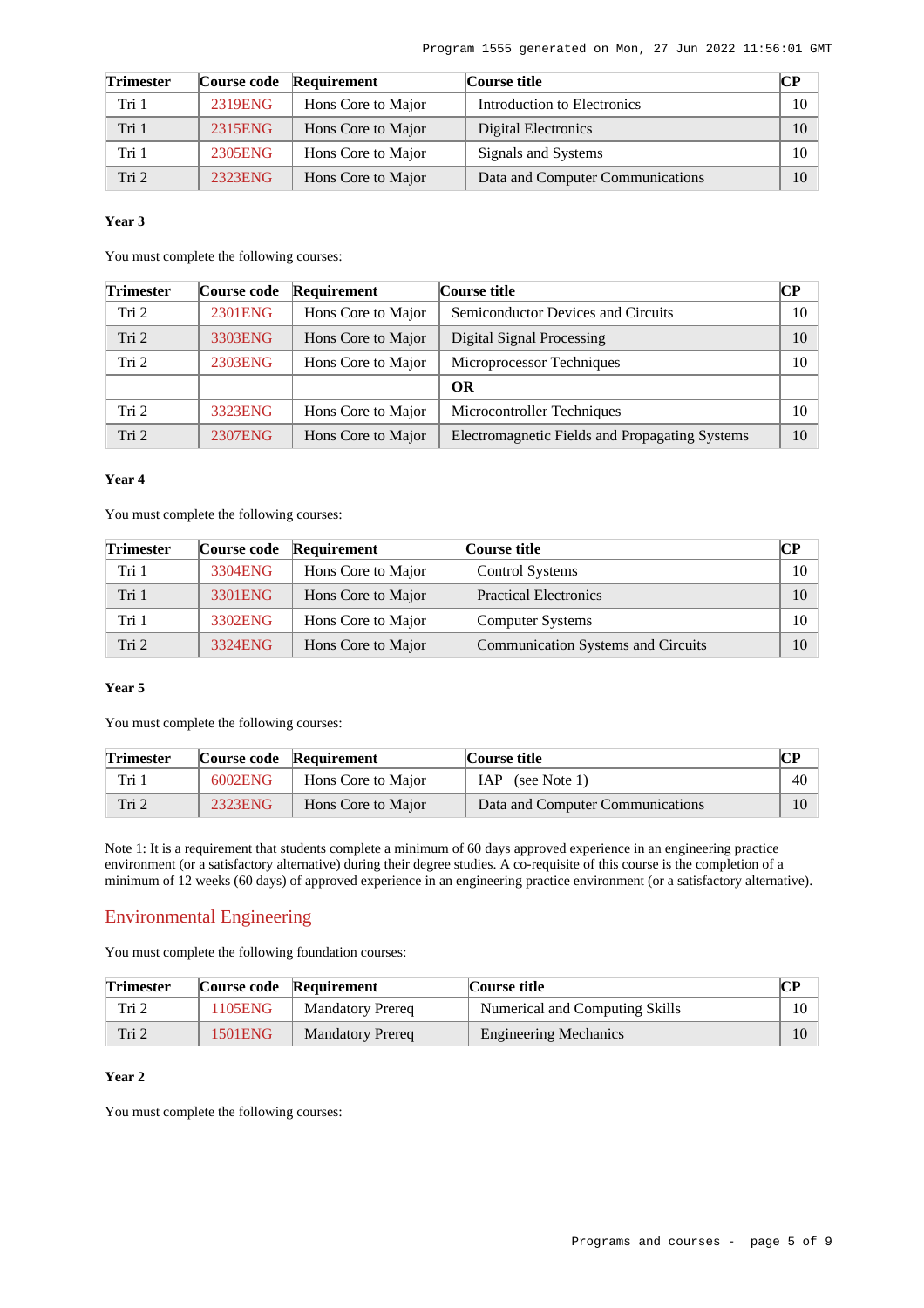Program 1555 generated on Mon, 27 Jun 2022 11:56:01 GMT

| <b>Trimester</b> |         | Course code Requirement | Course title                           | CР |
|------------------|---------|-------------------------|----------------------------------------|----|
| Tri 1            | 1021SCG | Hons Core to Major      | Chemistry 1A                           | 10 |
| Tri 1            | 2002ENG | Hons Core to Major      | Fluid Mechanics and Hydraulics         | 10 |
| Tri 1            | 2202ENG | Hons Core to Major      | Environmental Microbiology and Ecology | 10 |
| Tri 1            | 2004ENG | Hons Core to Major      | Hydrology                              | 10 |

#### **Year 3**

You must complete the following courses:

| <b>Trimester</b> |         | Course code Requirement | Course title                       | $\mathbb{C}\mathbb{P}$ |
|------------------|---------|-------------------------|------------------------------------|------------------------|
| Tri 2            | 2102ENG | Hons Core to Major      | Soil Mechanics                     | 10                     |
| Tri 2            | 2201ENG | Hons Core to Major      | Engineering Thermodynamics         | 10                     |
| Tri 2            | 4007ENG | Hons Core to Major      | Heat and Mass Transfer Engineering | 10                     |

### **Year 4**

You must complete the following courses:

| <b>Trimester</b> |         | Course code Requirement | Course title                                | CР |
|------------------|---------|-------------------------|---------------------------------------------|----|
| Tri 1            | 3201ENG | Hons Core to Major      | Water and Wastewater Treatment Fundamentals | 10 |
| Tri 1            | 3202ENG | Hons Core to Major      | Solid Waste Engineering                     |    |
| Tri 2            | 3113ENG | Hons Core to Major      | Civil Engineering Design Project            | 10 |

### **Year 5**

You must complete the following courses:

| <b>Trimester</b> |         | Course code Requirement | Course title                       | CР     |
|------------------|---------|-------------------------|------------------------------------|--------|
| Tri 1            | 6002ENG | Hons Core to Major      | IAP (see Note 1)                   | 40     |
| Tri 2            | 6209ENG | Hons Core to Major      | System Design Project              |        |
| Tri 2            | 6205ENG | Hons Core to Major      | Hydrologic and Hydraulic Modelling | $10-1$ |

Note 1: It is a requirement that students complete a minimum of 60 days approved experience in an engineering practice environment (or a satisfactory alternative) during their degree studies. A co-requisite of this course is the completion of a minimum of 12 weeks (60 days) of approved experience in an engineering practice environment (or a satisfactory alternative).

## Mechanical Engineering

You must complete the following foundation courses:

| <b>Trimester</b> |         | Course code Requirement | Course title                   | CР     |
|------------------|---------|-------------------------|--------------------------------|--------|
| Tri 2            | 1305ENG | <b>Mandatory Prereg</b> | <b>Engineering Programming</b> | $10-1$ |
| Tri 2            | 1501ENG | <b>Mandatory Prereg</b> | <b>Engineering Mechanics</b>   |        |

### **Year 2**

You must complete the following courses:

| <b>Trimester</b> |         | Course code Requirement | Course title                  |         |
|------------------|---------|-------------------------|-------------------------------|---------|
| Tri 1            | 2517ENG | Hons Core to Major      | Kinematics and Dynamics       | 10      |
| Tri 1            | 2101ENG | Hons Core to Major      | Mechanics of Materials I      | 10      |
| Tri 1            | 2502ENG | Hons Core to Major      | Mechanical Engineering Design | $10-10$ |

### **Year 3**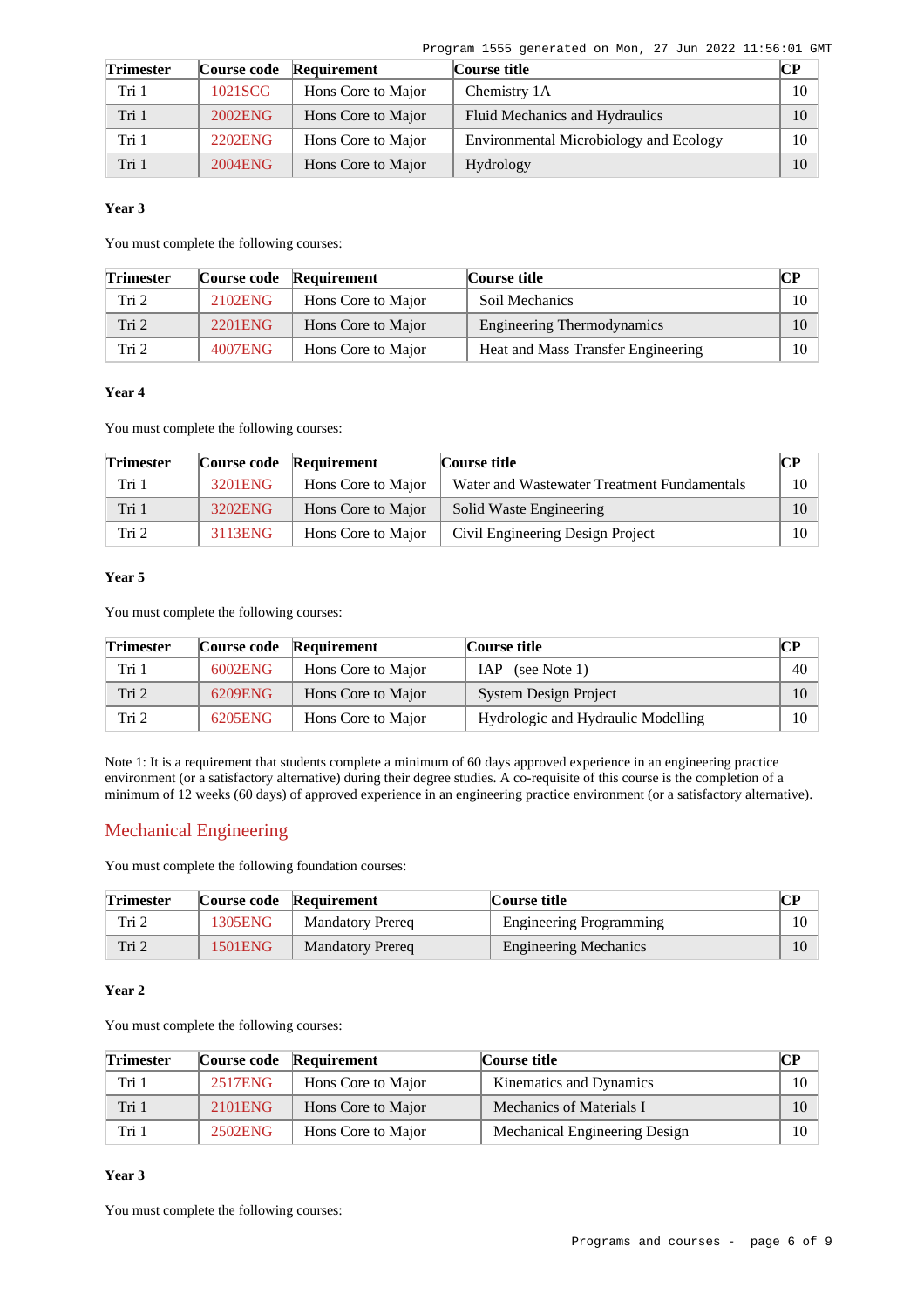| <b>Trimester</b> | Course code    | Requirement        | Course title                       | $\mathbb{C} \mathbb{P}$ |
|------------------|----------------|--------------------|------------------------------------|-------------------------|
| Tri 1            | 2002ENG        | Hons Core to Major | Fluid Mechanics and Hydraulics     | 10                      |
| Tri 1            | 3304ENG        | Hons Core to Major | <b>Control Systems</b>             | 10                      |
| Tri <sub>2</sub> | 2105ENG        | Hons Core to Major | Mechanics of Materials 2           | 10                      |
| Tri 2            | 2501ENG        | Hons Core to Major | <b>Manufacturing Technology</b>    | 10                      |
| Tri <sub>2</sub> | <b>2201ENG</b> | Hons Core to Major | <b>Engineering Thermodynamics</b>  | 10                      |
| Tri <sub>2</sub> | 4007ENG        | Hons Core to Major | Heat and Mass Transfer Engineering | 10                      |

#### **Year 4**

You must complete the following courses:

| <b>Trimester</b> |         | Course code Requirement | Course title                | CР     |
|------------------|---------|-------------------------|-----------------------------|--------|
| Tri 2            | 3508ENG | Hons Core to Major      | Materials and Manufacturing | 10     |
| Tri 2            | 3511ENG | Hons Core to Major      | Design of Machine Elements  |        |
| Tri 2            | 2318ENG | Hons Core to Major      | Electromechanics            | $10-1$ |

#### **Year 5**

You must complete the following courses:

| <b>Trimester</b> |         | Course code Requirement | Course title     |    |
|------------------|---------|-------------------------|------------------|----|
| Tri              | 6002ENG | Hons Core to Major      | IAP (see Note 1) | 40 |

Note 1: It is a requirement that students complete a minimum of 60 days approved experience in an engineering practice environment (or a satisfactory alternative) during their degree studies. A co-requisite of this course is the completion of a minimum of 12 weeks (60 days) of approved experience in an engineering practice environment (or a satisfactory alternative).

## Bachelor of Environmental Science - Majors (4 available) Ecology and Conservation

**Trimester Course code Requirement Course title CP** Tri 1 [2291ENV](https://www148.griffith.edu.au/programs-courses/Course/2291ENV?courseListOrigin=C0000011796&programOfOrigin=1555) Core to Major Applied Data Science 10 Tri 1 [2261ENV](https://www148.griffith.edu.au/programs-courses/Course/2261ENV?courseListOrigin=C0000011796&programOfOrigin=1555) Core to Major Plant Diversity (not offered from 2021) 10 **OR** Tri 2 [2702ENV](https://www148.griffith.edu.au/programs-courses/Course/2702ENV?courseListOrigin=C0000011796&programOfOrigin=1555) Core to Major Botany 10  $Tri 2$  | [2051ENV](https://www148.griffith.edu.au/programs-courses/Course/2051ENV?courseListOrigin=C0000011796&programOfOrigin=1555) | Core to Major | Ecology | 10 Tri 2 [2251ENV](https://www148.griffith.edu.au/programs-courses/Course/2251ENV?courseListOrigin=C0000011796&programOfOrigin=1555) Core to Major Animal Diversity (not offered from 2021) 10 **OR** Tri 1 [2303ENV](https://www148.griffith.edu.au/programs-courses/Course/2303ENV?courseListOrigin=C0000011796&programOfOrigin=1555) Core to Major Zoology 10 Tri 1 [3241ENV](https://www148.griffith.edu.au/programs-courses/Course/3241ENV?courseListOrigin=C0000011796&programOfOrigin=1555) Core to Major Quantitative Ecology (not offered from 2021) 10 **OR** Tri 1 [3606ENV](https://www148.griffith.edu.au/programs-courses/Course/3606ENV?courseListOrigin=C0000011796&programOfOrigin=1555) Core to Major Conservation Biology 10 Tri 2 [3308ENV](https://www148.griffith.edu.au/programs-courses/Course/3308ENV?courseListOrigin=C0000011796&programOfOrigin=1555) Core to Major Emerging Topics in Conservation 10 **OR** Tri 2 [3306ENV](https://www148.griffith.edu.au/programs-courses/Course/3306ENV?courseListOrigin=C0000011796&programOfOrigin=1555) Core to Major Environmental Management 10

You must complete the following courses:

### Environmental Management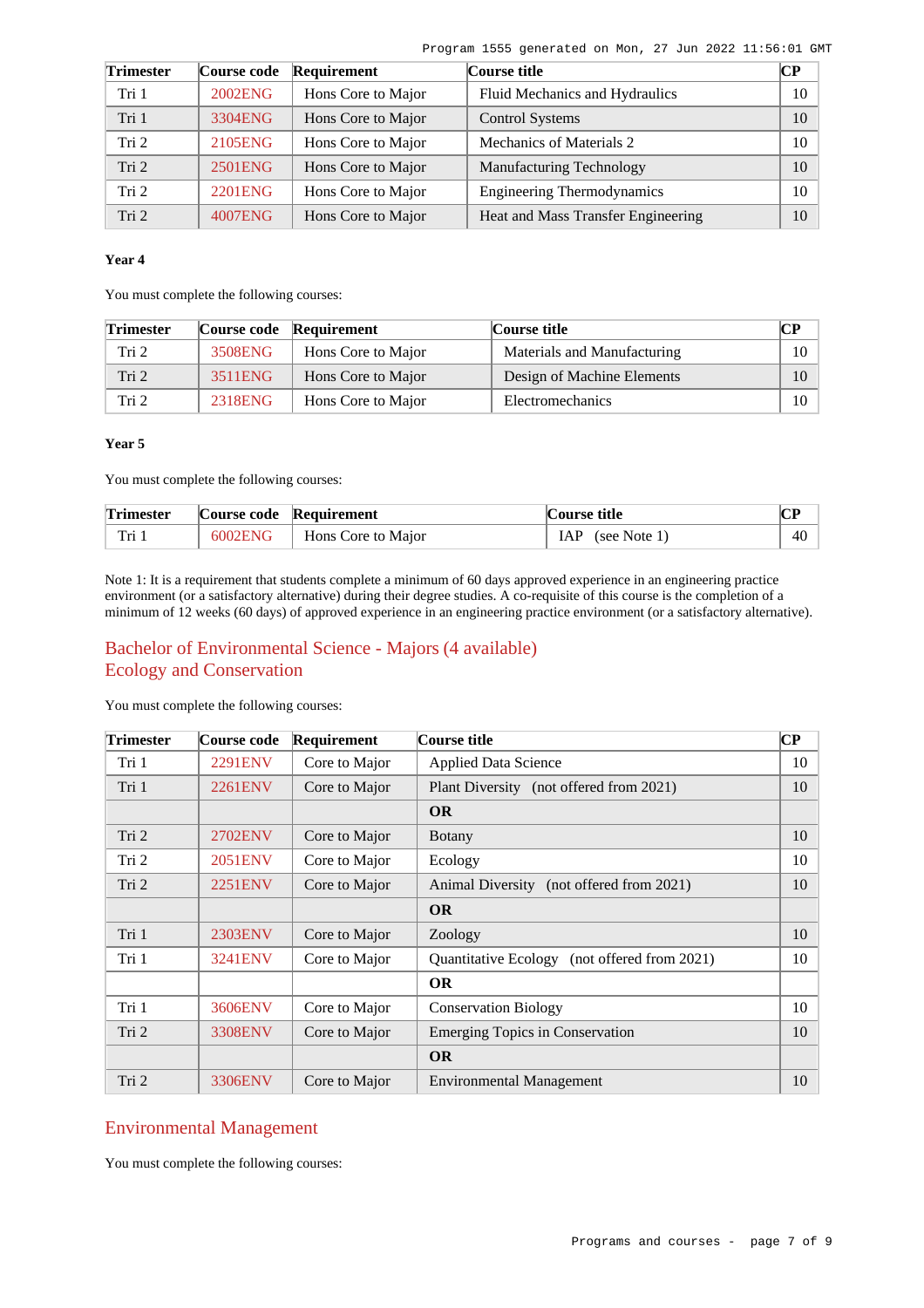| <b>Trimester</b> | Course code    | Requirement      | Course title                                                           | $ {\bf CP}% \>$ |
|------------------|----------------|------------------|------------------------------------------------------------------------|-----------------|
| Tri 1            | 2416ENV        | Core to<br>Major | <b>Environmental Anthropology</b>                                      | 10              |
| Tri 1            | 2107ENV        | Core to<br>Major | Introduction to Geographic Information Systems                         | 10              |
| Tri 2            | <b>2221ENV</b> | Core to<br>Major | Environmental Politics and Policy (not offered in 2021)                | 10              |
|                  |                |                  | <b>OR</b>                                                              |                 |
| Tri 1,3          | 2004GIR        | Core to<br>Major | The Government Business Nexus: Intervening, Lobbying<br>and Responding | 10              |
|                  |                |                  | <b>OR</b>                                                              |                 |
| Tri 2            | 2313AFE        | Core to<br>Major | Environmental and Energy Economics (Online)                            | 10              |
| Tri 2            | <b>2281ENV</b> | Core to<br>Major | Economics and the Environment                                          | 10              |
| Tri 1            | 3307ENV        | Core to<br>Major | Environmental and Social Futures (not offered in 2021)                 | 10              |
|                  |                |                  | <b>OR</b>                                                              |                 |
| Tri 1,3          | 4118ENV        | Core to<br>Major | Policymaking and Planning for Climate Change                           | 10              |
| Tri 2            | 3306ENV        | Core to<br>Major | <b>Environmental Management</b>                                        | 10              |

# Soil and Water Science

You must complete the following courses:

| <b>Trimester</b> | Course code    | Requirement   | Course title                              | $\mathbb{C}\mathbb{P}$ |
|------------------|----------------|---------------|-------------------------------------------|------------------------|
| Tri 1            | <b>2291ENV</b> | Core to Major | <b>Applied Data Science</b>               | 10                     |
| Tri 1            | 2071ENV        | Core to Major | Soils and Geomorphology                   | 10                     |
| Tri 2            | <b>2209ENV</b> | Core to Major | <b>Environmental Chemistry</b>            | 10                     |
| Tri 2            | 2304ENV        | Core to Major | <b>Rivers and Catchments</b>              | 10                     |
| Tri 1            | 3431ENV        | Core to Major | <b>Water Pollution Chemistry</b>          | 10                     |
| Tri <sub>2</sub> | 3441ENV        | Core to Major | Land Degradation and Catchment Management | 10                     |

## Urban Environments

You must complete the following courses:

| Trimester | Course code    | Requirement   | Course title                                   | $\bf CP$ |
|-----------|----------------|---------------|------------------------------------------------|----------|
| Tri 1     | <b>2107ENV</b> | Core to Major | Introduction to Geographic Information Systems | 10       |
| Tri 1     | 2315ENV        | Core to Major | Urban Ecology and Biodiversity                 | 10       |
| Tri 2     | 2414ENV        | Core to Major | <b>Urban Environmental Systems</b>             | 10       |
| Tri 2,3   | <b>2212ENV</b> | Core to Major | <b>Ecotox and Impact Assessment</b>            | 10       |
|           |                |               | <b>OR</b>                                      |          |
| Tri 2     | 2304ENV        | Core to Major | <b>Rivers and Catchments</b>                   | 10       |
| Tri 1,3   | 4118ENV        | Core to Major | Policymaking and Planning for Climate Change   | 10       |
| Tri 2     | 3418ENV        | Core to Major | Spatial Modelling (not offered from 2021)      | 10       |
|           |                |               | <b>OR</b>                                      |          |
| Tri 2     | 3033ESC        | Core to Major | <b>Environmental Data Analytics</b>            | 10       |

Electives (1 available) Listed electives